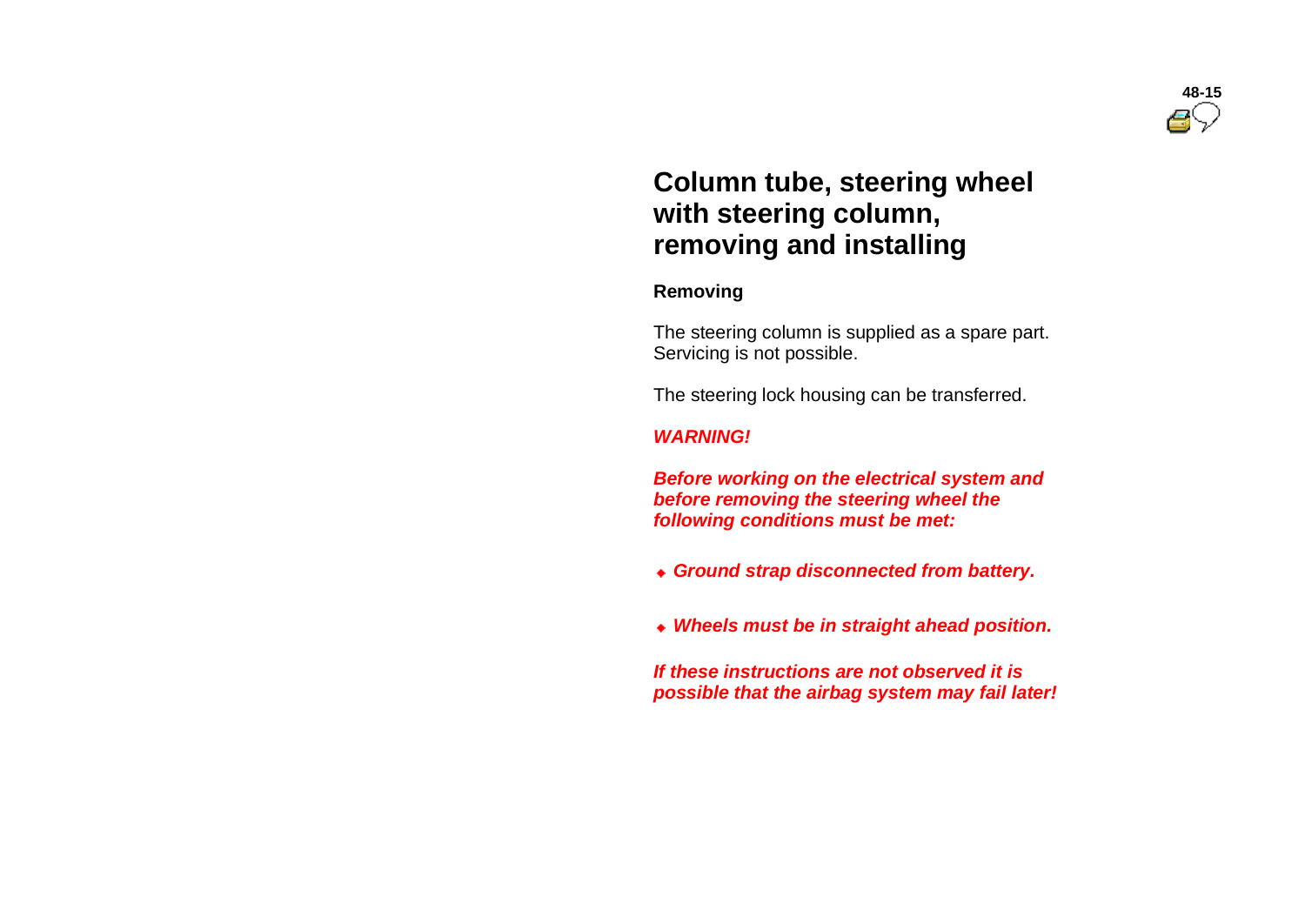# **Removing steering wheel**

 $\blacktriangleleft$ 

 $\prec$ 

- Turn wheels to straight ahead position.
- Pull lever below steering column down.
- Pull steering column down and out as far as possible.
- Position steering wheel as shown in illustration.
	- Remove airbag module  $=$  Page 48-4.
	- Place airbag down so that it will not be damaged or cannot fall!
	- $\bullet$  It is not permitted to leave the airbag module unattended.

Before pulling off steering wheel, check the mark -arrow A- aligns with the punch mark -arrow B-.

**48-16**

If this is not the case!

- Mark installation position of steering wheel to steering column using a felt tip pen or scriber for example.



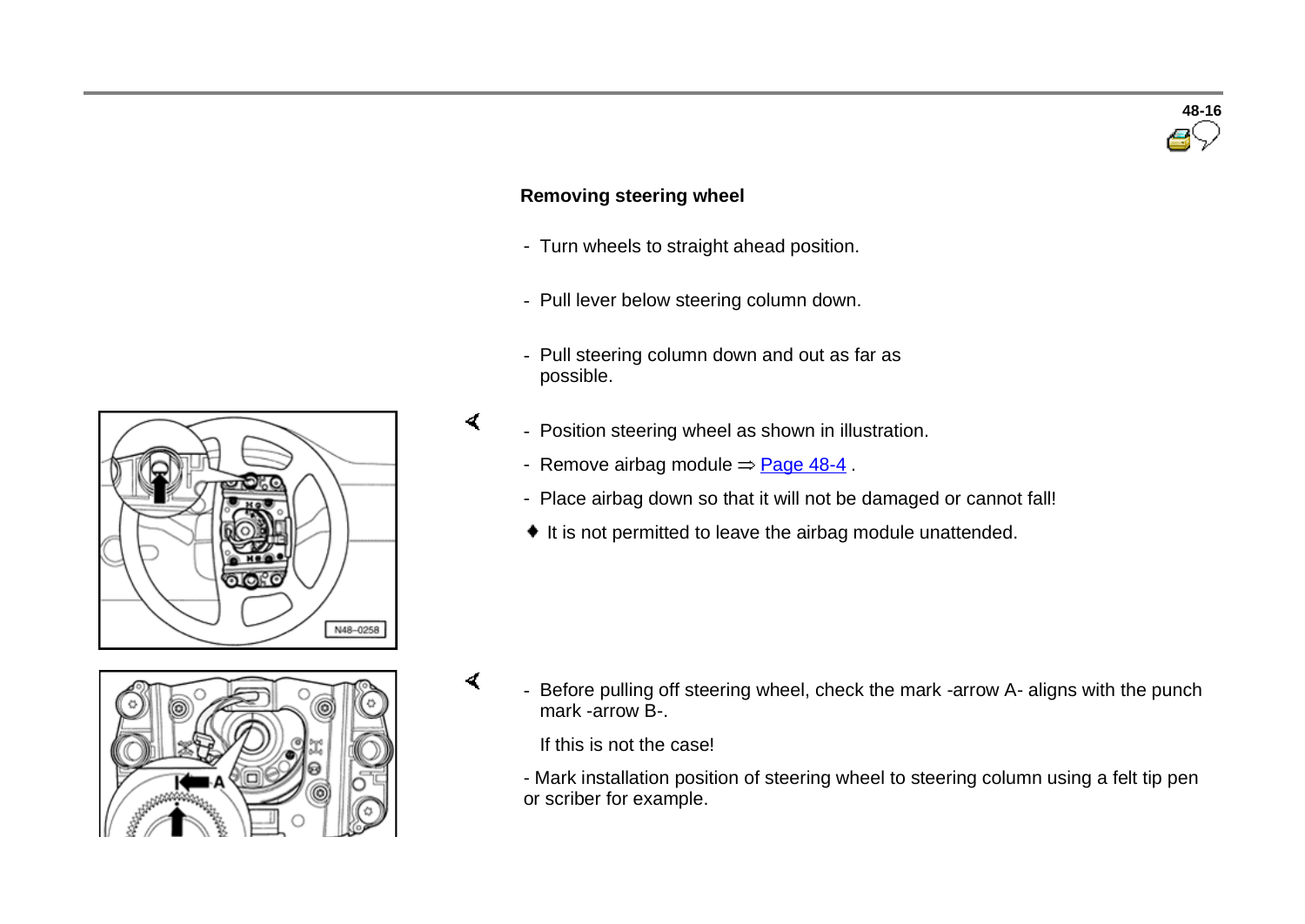- Remove bolt for steering wheel and pull off.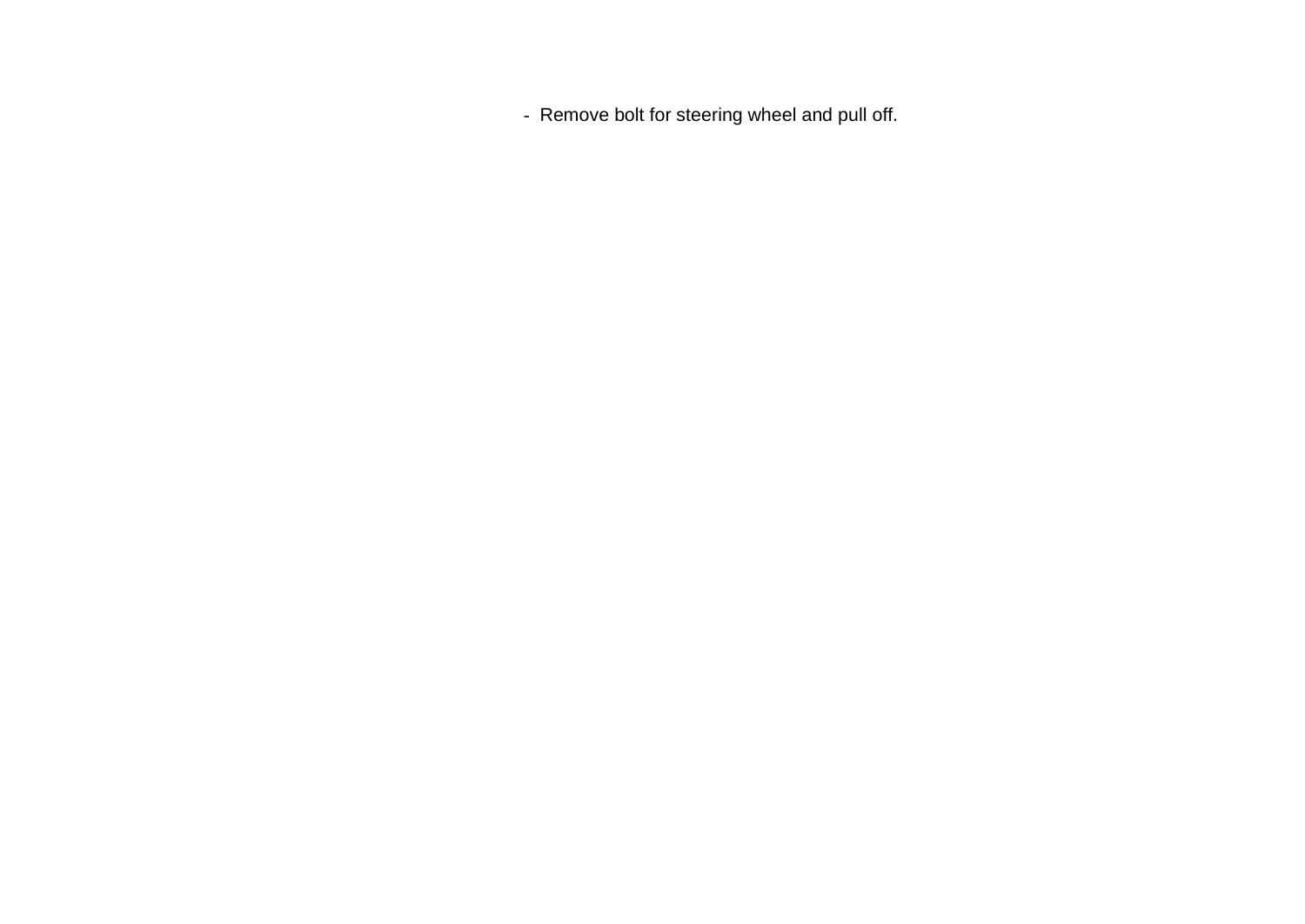



# **Remove trim for steering column switch**

- Remove two cross-head screws -arrows-.
- Take off upper steering column switch trim -1-.

 $\sigma$ 

 $\prec$ 

- Remove four cross-head screws -arrows-.
- Remove hex socket head bolt -1-.
- Release steering wheel height adjustment -2-.
- Take off lower steering column switch trim -3-.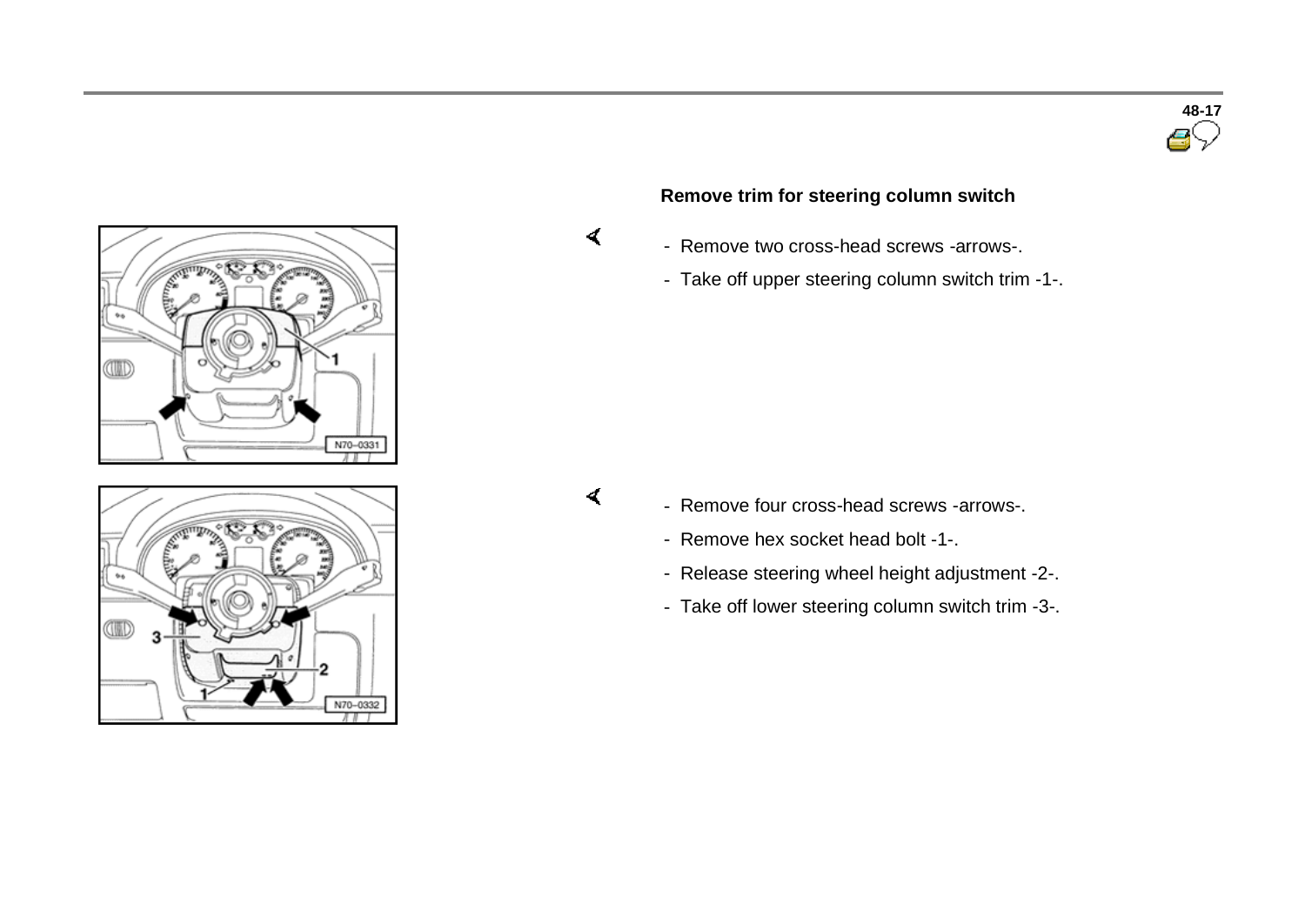

- Separate connection -1-.
	- Release locking lugs -arrows- and pull coil connector with slip ring off steering column switch.

#### *Note:*

 $\blacktriangleleft$ 

*The steering must be in the center position (wheels in straight-ahead position) when the coil connector and slip ring are removed and installed.*

*Coil connector with slip ring is secured as a new part in the center position with a cable tie.*

#### **Vehicles with electronic stabilization program "ESP"**

 $\blacktriangleleft$  Vehicles with ESP are also equipped with steering angle sensor -G85-. It is installed in housing -1- together with slip ring and connector coil.

You will find a description of the construction and function of ESP in Self-study Program No. 204.



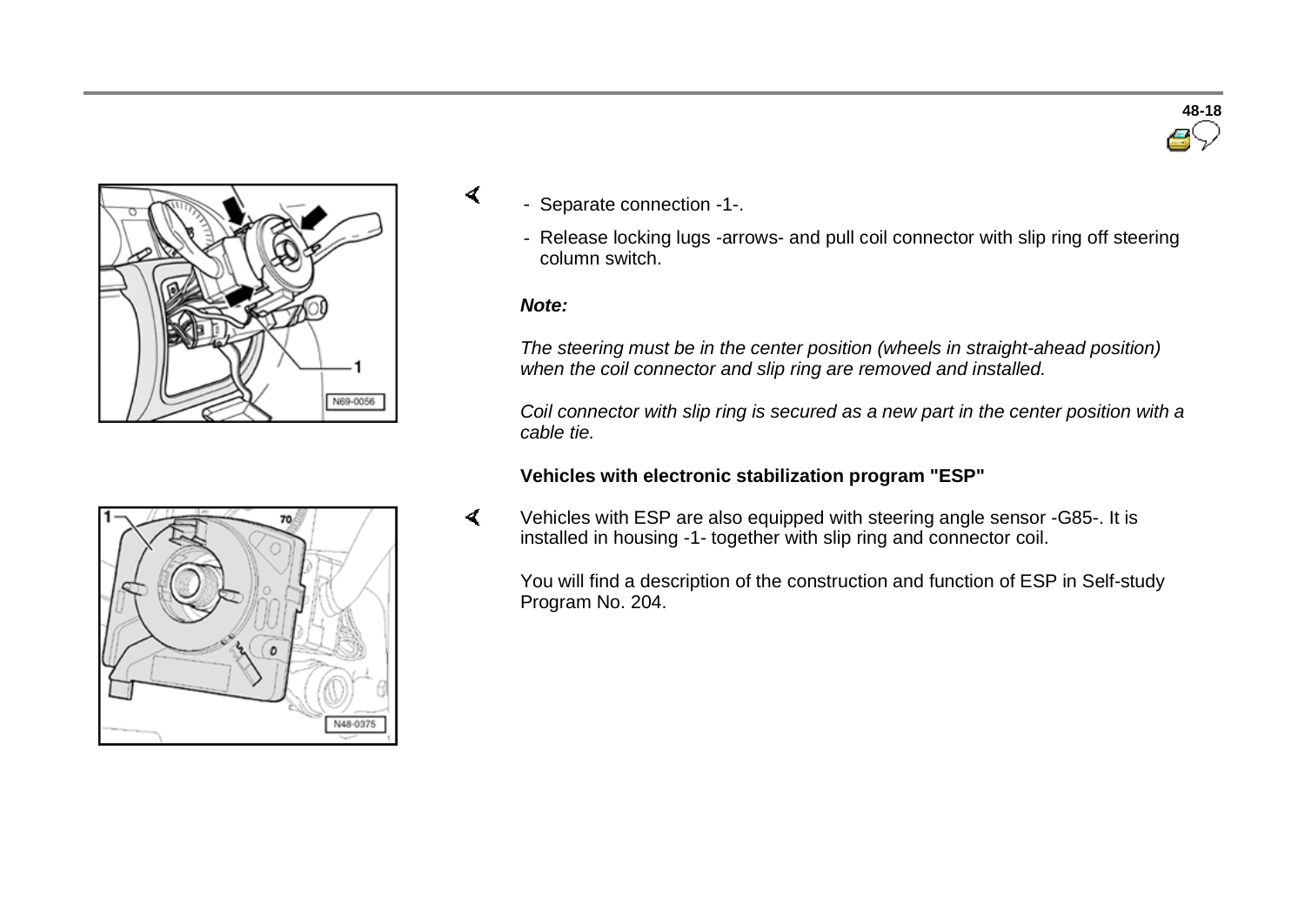After work on steering column switch, the basic setting of the steering angle sensor -G85- must be checked.

 *Perform basic setting in "guided fault finding" using VAS 5051.*

#### *Note:*

 *Start "guided fault finding" by pressing the "Go to" button in "Select function/component".*

- Check that the front wheels are in the straightahead position.

- Position wheels to straight-ahead position, if necessary and remove steering wheel.
- 



A yellow spot must be visible in hole -1-.

The marks -arrow- must align.



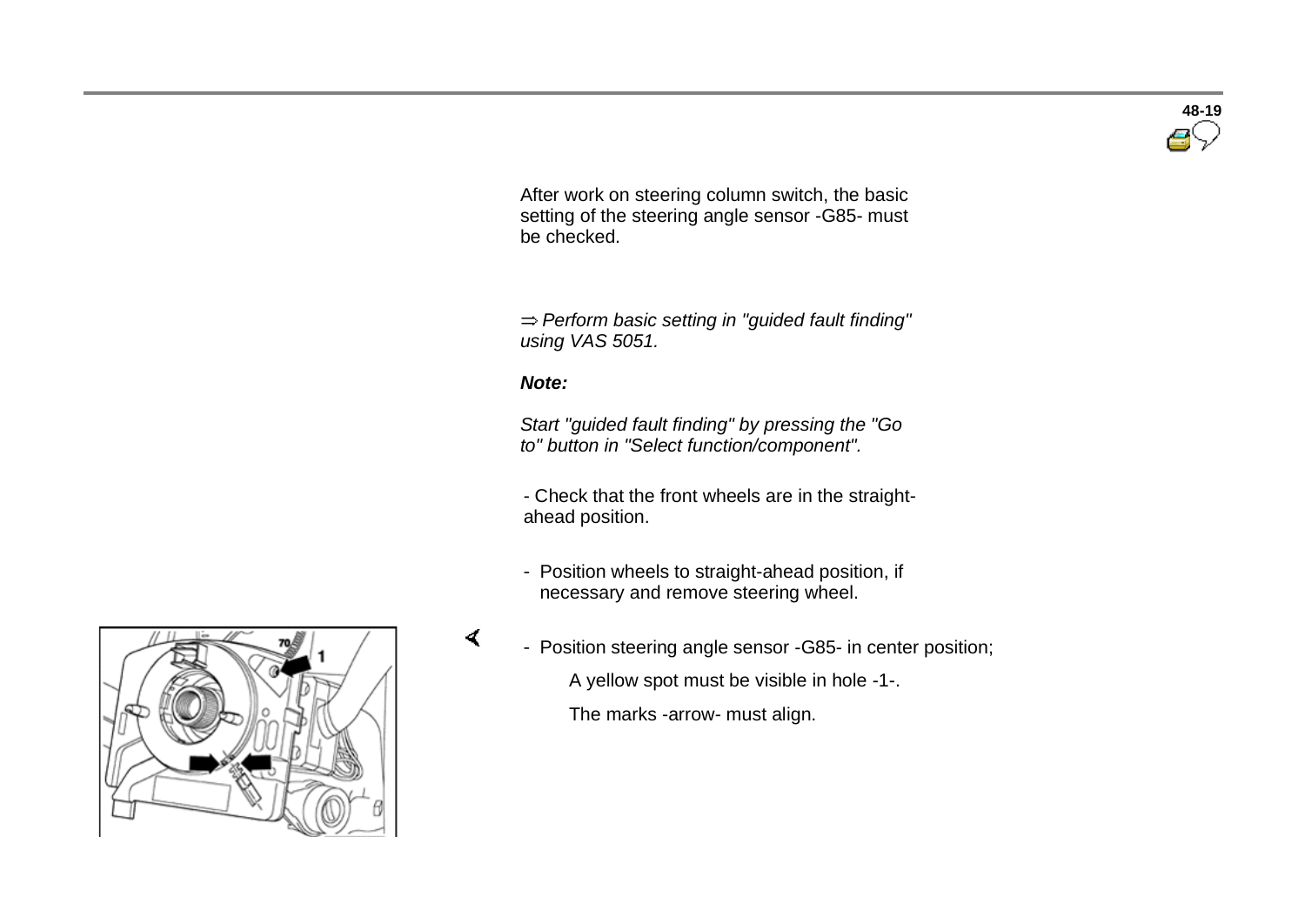**48-20**



 $\prec$ - Pull off connectors -arrows-.

 $\blacktriangleleft$ 

N45-0177

- Lift hooks -arrows- carefully and pull off steering angle sensor.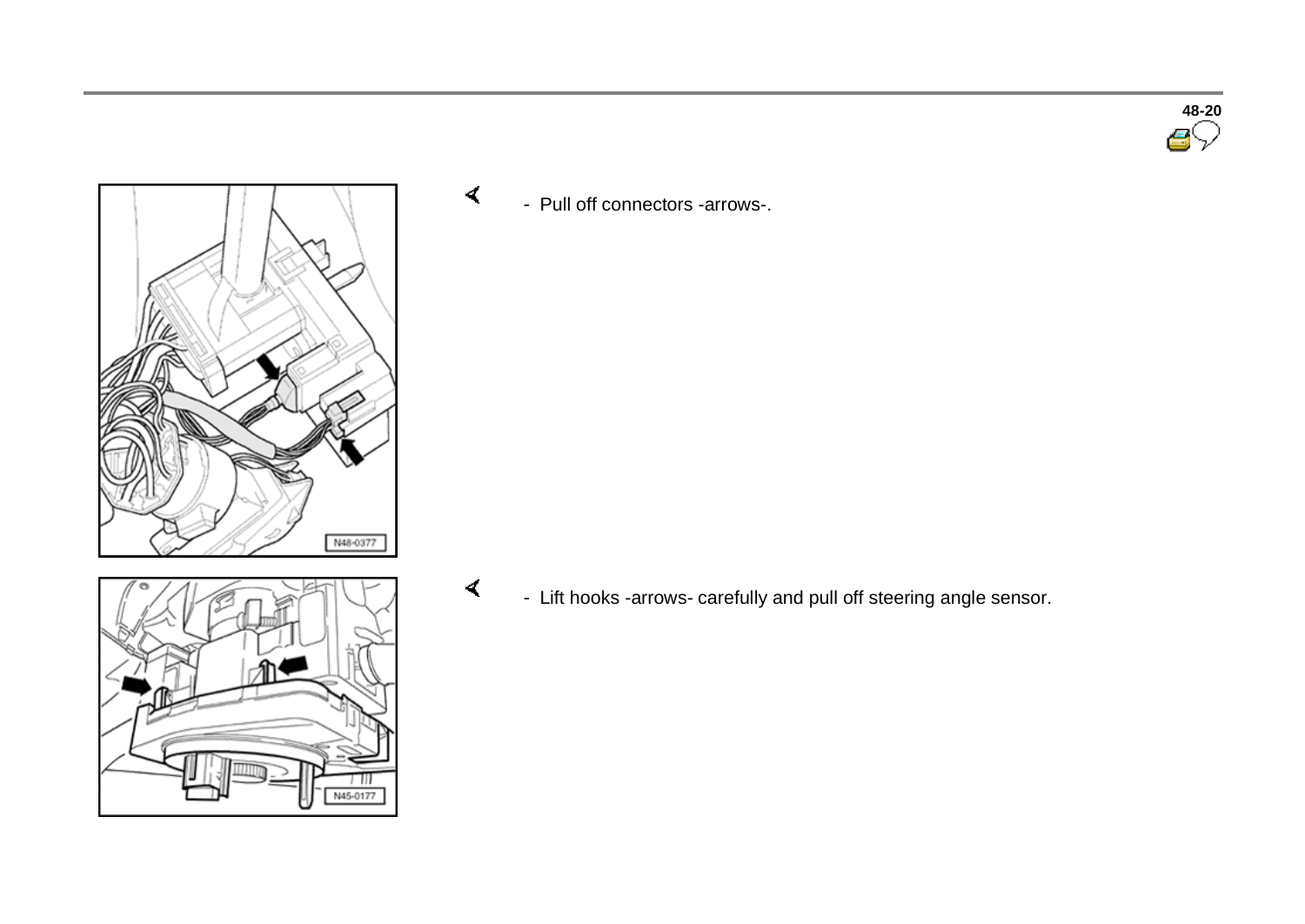

The following steps apply to all vehicles.

 $\sigma$ 

 $\blacktriangleleft$ 

- Pull connectors -arrows- off steering lock housing.

The ignition key removal lock cable must be unhooked on vehicles with an automatic transmission  $=$  Page 48-33

#### **Securing steering column before removal**

An assembly aid is required so that the upper and lower parts of the steering column do not pull apart when pulling off steering gear.

**If the upper and lower parts of the steering column are pulled too far apart or pushed too close together the splines separate.**

**It is possible that rattling noises are created later if the splines are not in their original installation position.**

- Pull wire through hole in lower part of steering column -arrow- and spring.

The steering column can also be secured with a transport protection Installing  $\Rightarrow$ Page 48-23



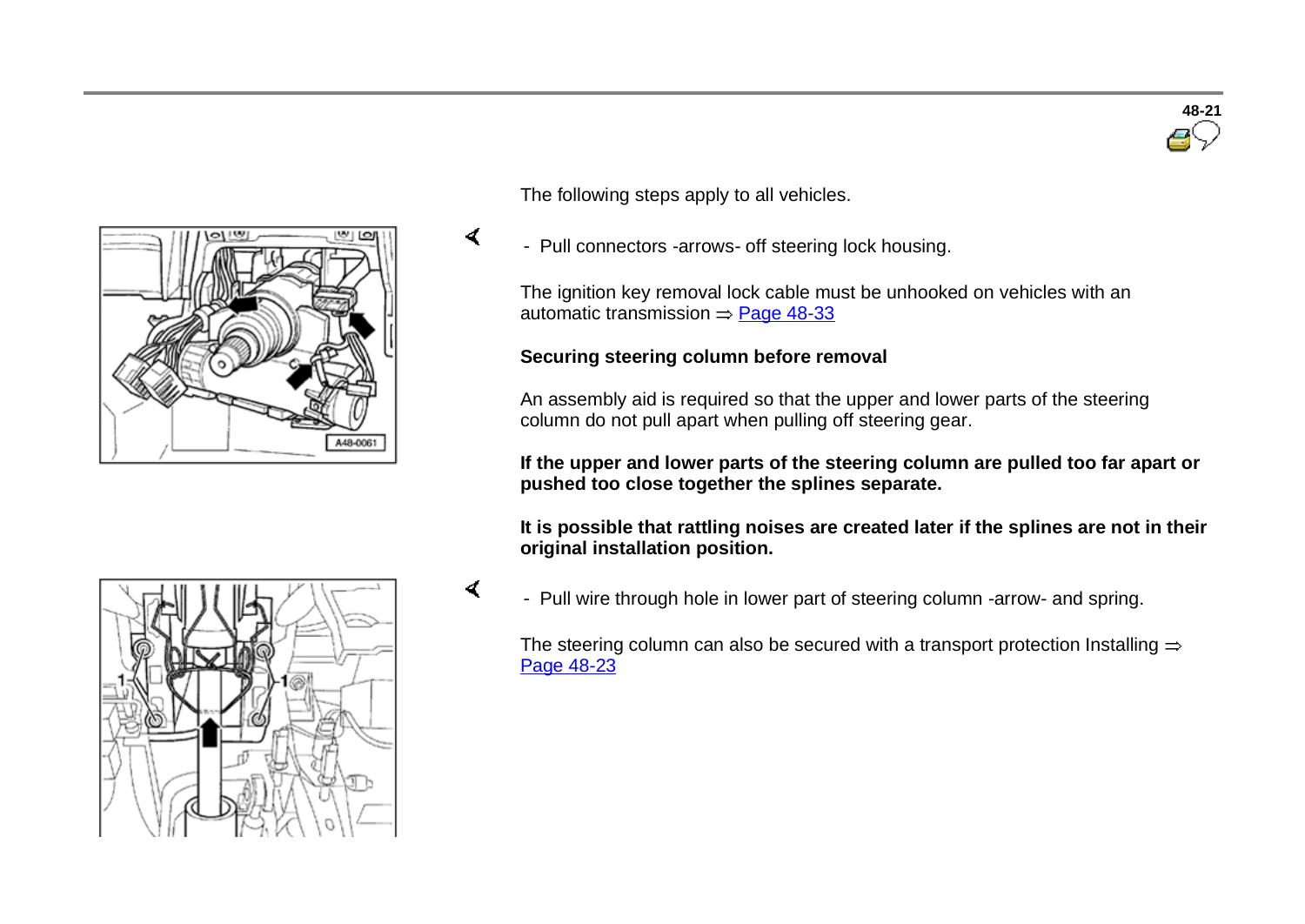

- Remove nut -1- on universal joint.

 $\prec$ 

 $\blacktriangleleft$ 

- Relieve tension on bolt (Torx T50) by turning clockwise and take out bolt.
- Pull universal joint off steering gear.



- Remove steering column hex socket head bolts -1- and take out steering column.
	- Removing and installing steering lock housing  $=$  Page 48-30.

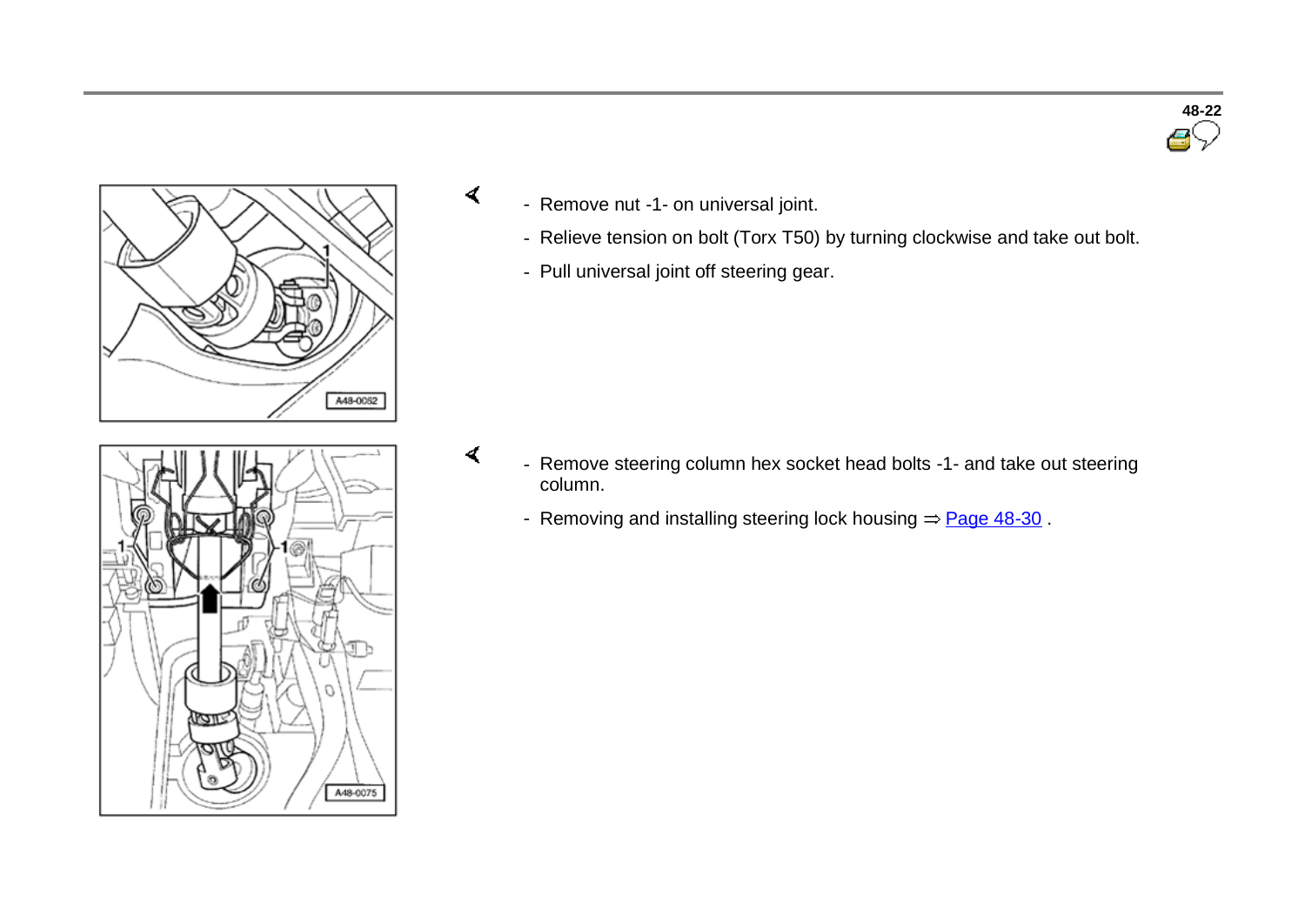

#### **Installing**

 New steering columns supplied as spare parts are secured with a transport protection.

 This transport protection must be removed after installing the steering column in the vehicle.

<sup>1</sup> - Safety clip

<sup>2</sup> - Plastic rod

<sup>3</sup> - Steering column

 We recommend that this part is retained as it can be reused when removing steering columns.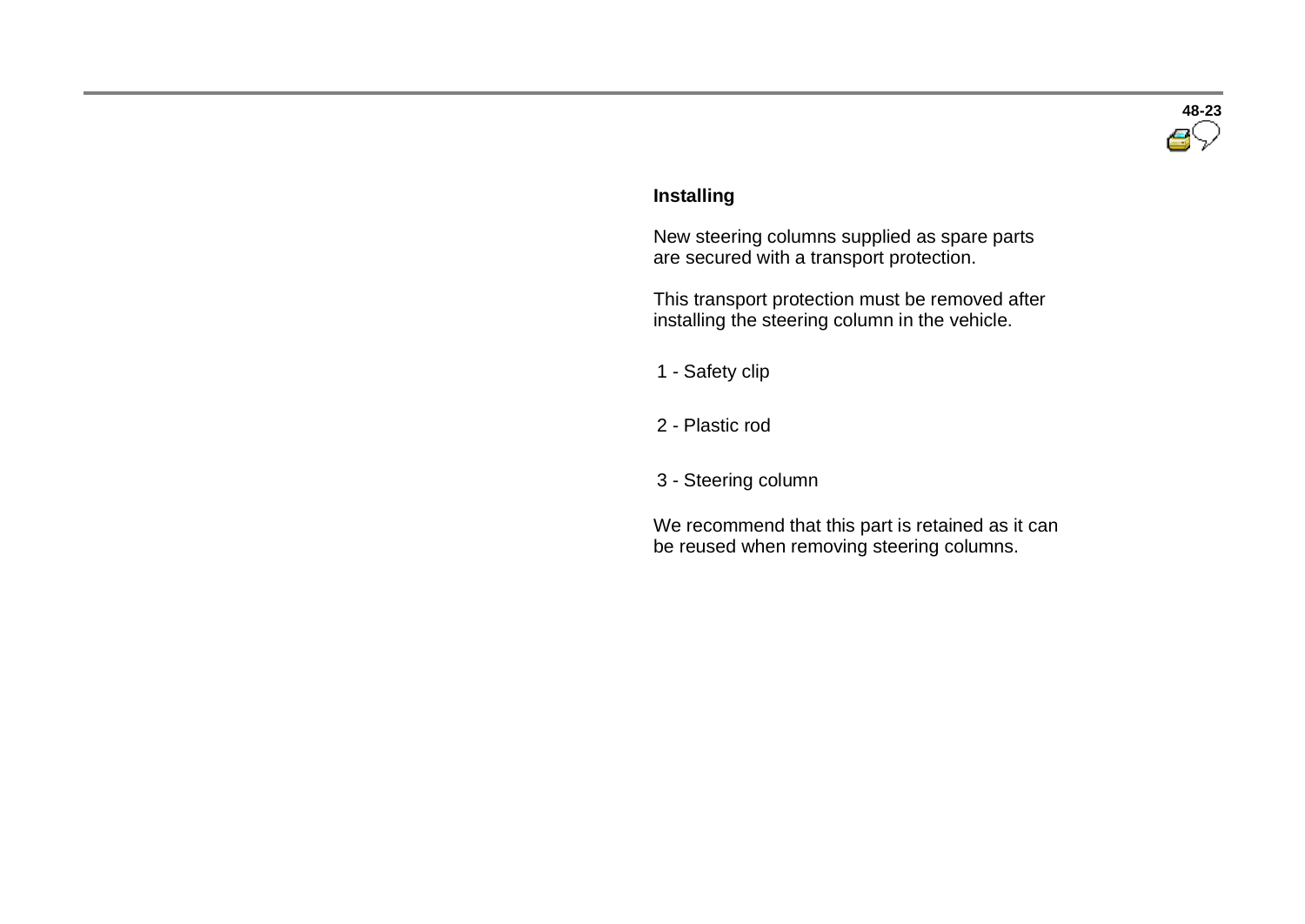



- Attach steering column to cross member with 4 hex socket head bolts -1- (do not tighten).
	- Install universal joint onto steering gear pinion.
	- Install clamping bolt (Torx T50) through lower part and tension counterclockwise.
	- Install hex nut and tighten to 40 Nm.

4

 $\prec$ 

- Remove wire/transport protection between upper and lower parts of steering column.

# **Following work sequence affects only vehicle with ESP**

- Press on steering angle sensor -G85- until lugs engage.

 Remove transportation protection when a new steering angle sensor -G85- is installed.



- Position the steering angle sensor -G85- in the center position;

Yellow spot must be visible in hole -1-.

The marks -arrow- must align.

#### **Make sure it does not move from center position.**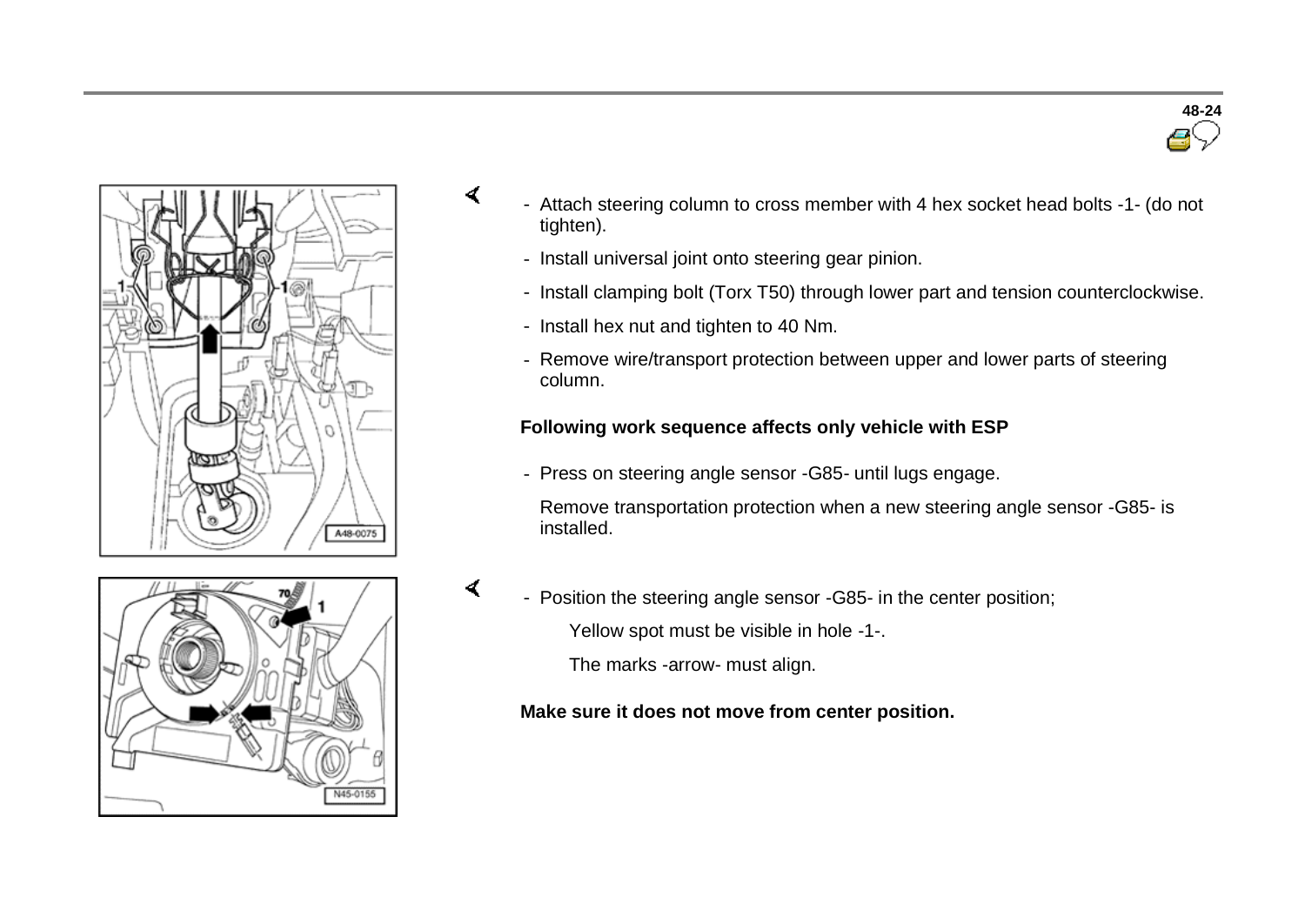

 **The basic setting for steering angle sensor must be checked after the following assembly work:** 

- When the steering angle sensor -G85- has been removed or replaced,
- After removing or replacing the steering column;
- After removing or replacing the steering column switch;
- After removing or replacing the steering lock housing;
- When steering wheel is not in straight-ahead position.

 Check basic setting for steering angle sensor - G85-

 *Perform basic setting in "guided fault finding" using VAS 5051.*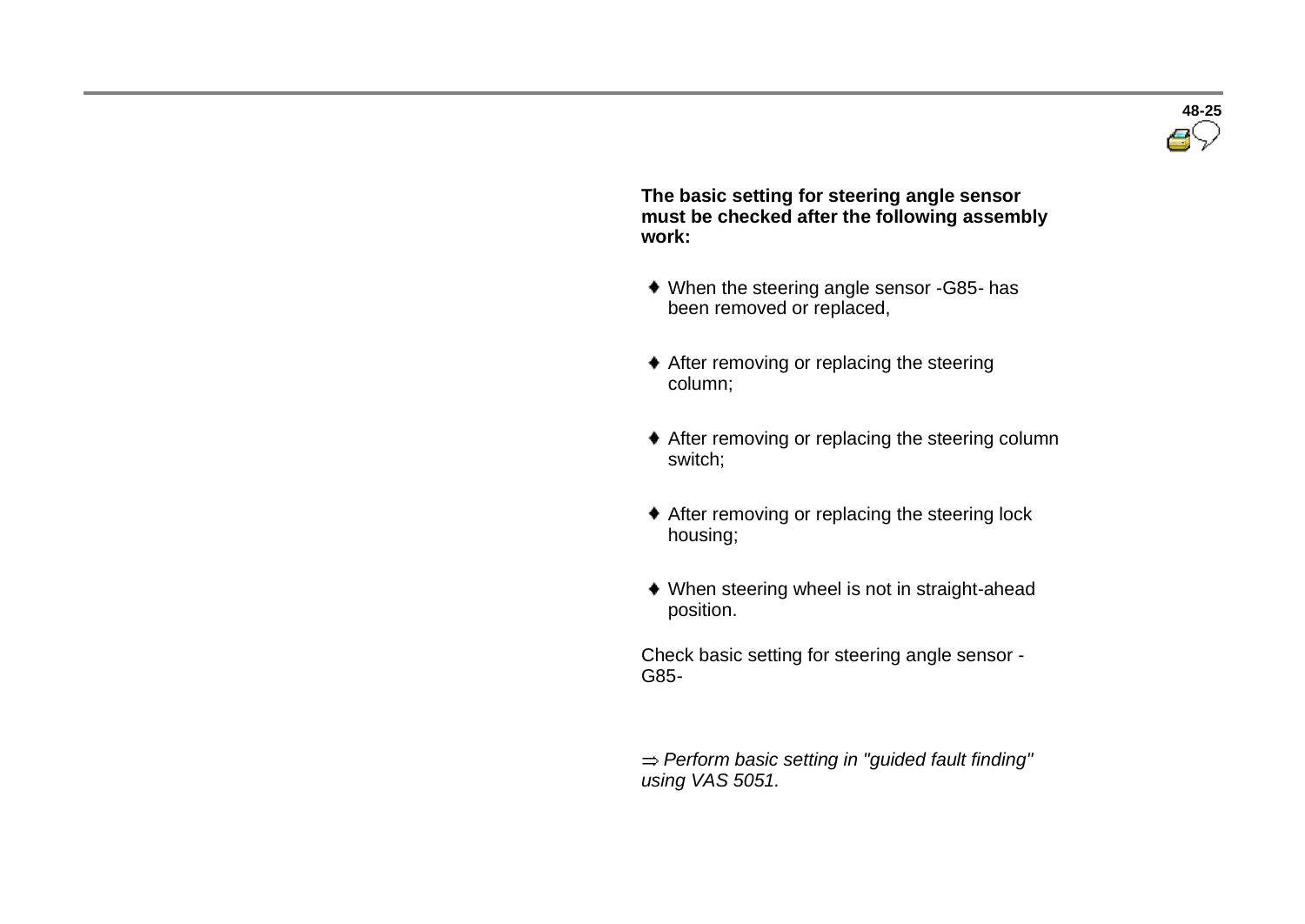*Start "guided fault finding" by pressing the "Go to" button in "Select function/component".*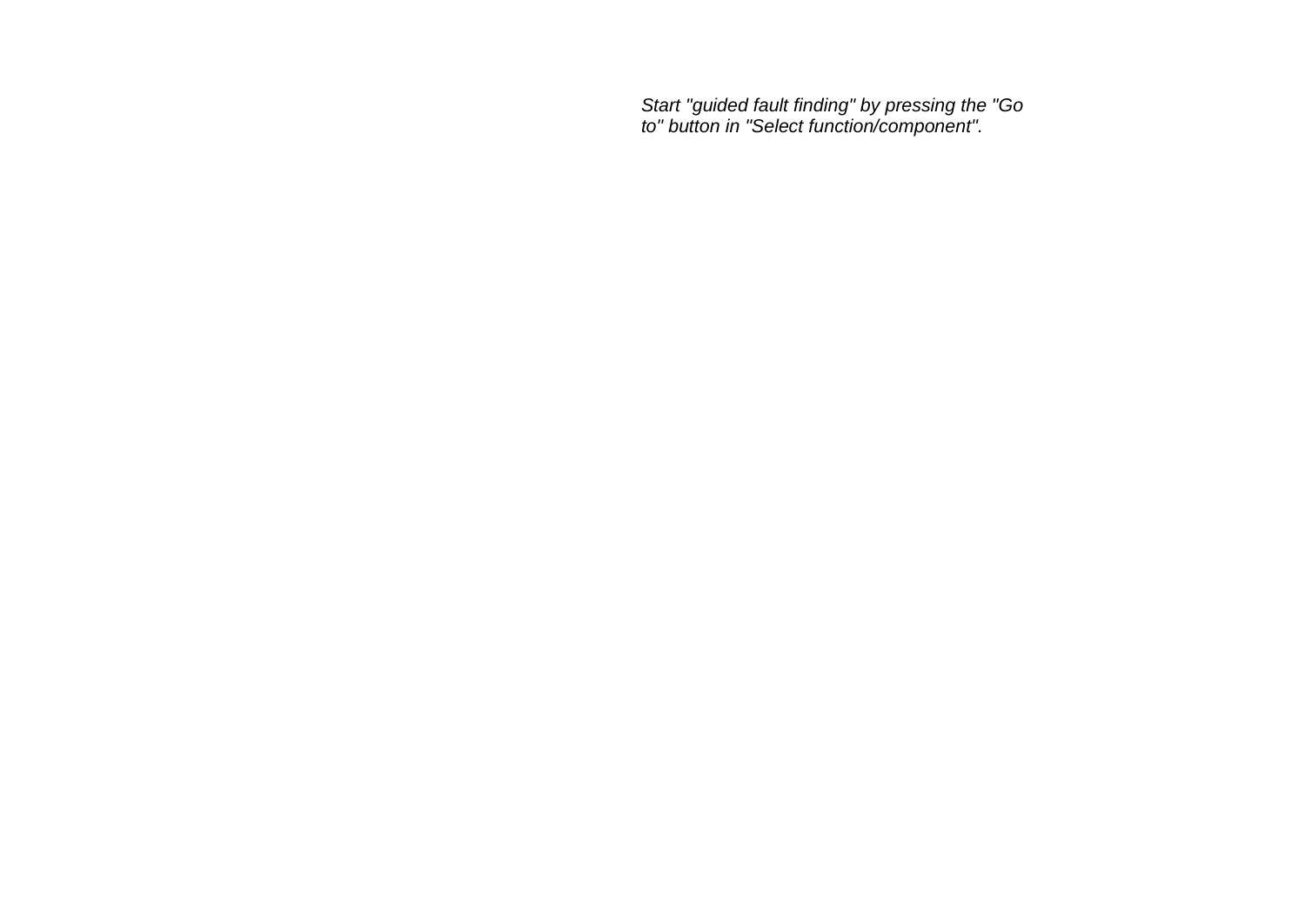

 The continuation of the work sequence is valid for all vehicles

- Install steering lock housing.
- Install new shear bolts.

 $\prec$ 

- Tighten shear head bolts until head shears off.
- Install steering lock switch with trim.
- Align steering column so that the gaps in the trim are even.
- Tighten steering column Allen head bolts -1- to 25 Nm.
	- Install driver's side stowage compartment.

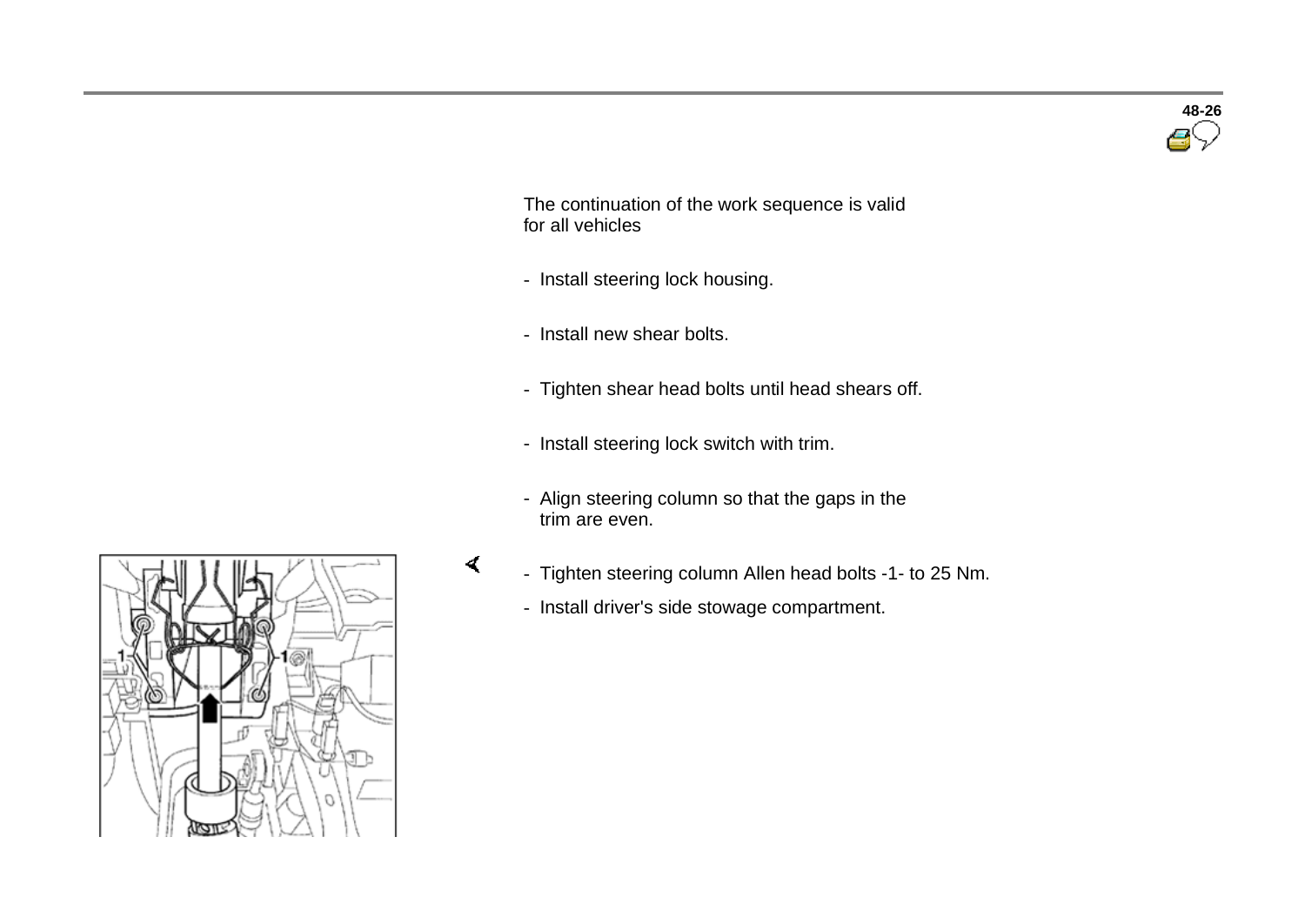

#### **Installing steering wheel**

 $\sigma$ 

- Install steering wheel so that the marked line -arrow A- on the steering wheel and the center punch mark -arrow B- on the steering column align.

If necessary, observe additional marking!

Steering columns supplied as a spare part do not have a center punch mark.

Determine center point of steering gear with aid of VAG 1907 if necessary  $=$  Page 48-49 .

- Install bolts for steering wheel and tighten.

Hex bolts:  $=$  Page 48-4, item 4

Multi point socket head bolt:  $\Rightarrow$  Page 48-4, item 3

If multi point socket head bolts are used then mark with a center punch mark.

 Multi point socket head bolts that already have five center punch marks must be replaced!

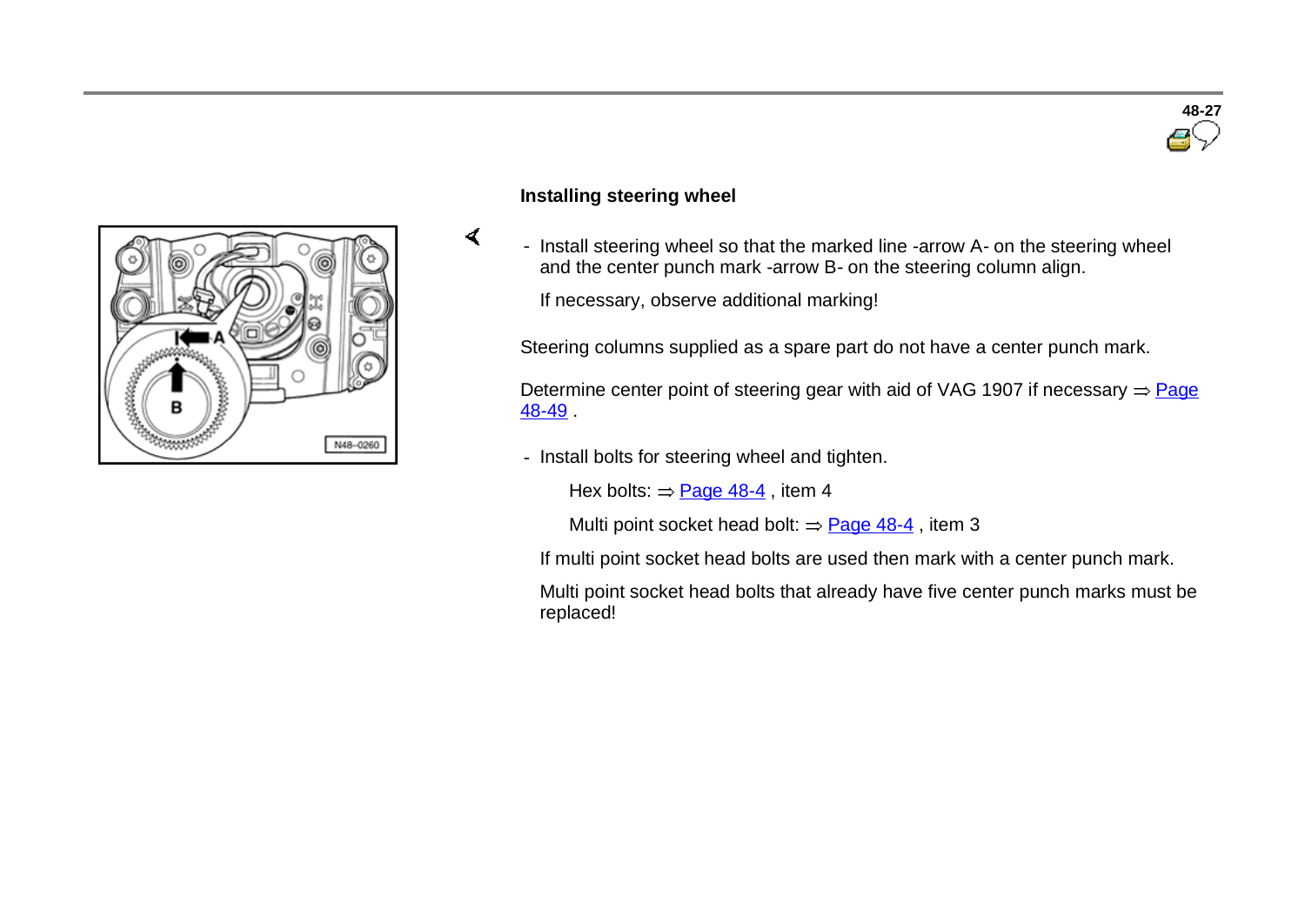

Install in reverse order.

*WARNING!*

 *When connecting battery make sure that no people are in the vehicle!*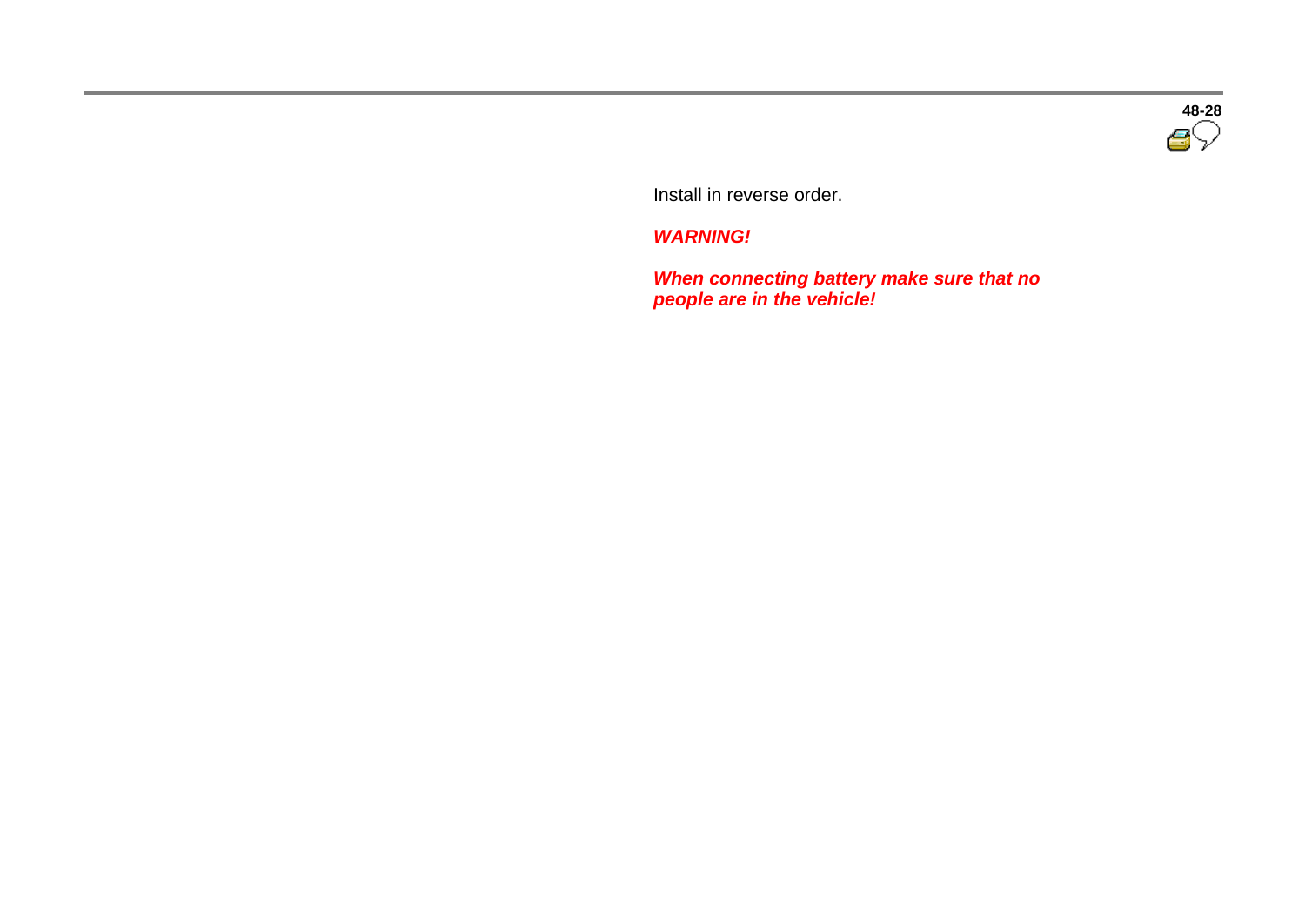

# **Steering column, checking for damage**

# **Visual check**

 $\prec$ 

- Check all steering column parts for damage.

# **Functional check**

- Check that steering column turns easily without jerking.
- Check that steering column can be adjusted for height and reach.
- Check gap -dimension A- between slide and bearing bracket.

Dimension A; Maximum 0.5 mm or smaller

- If dimension -A- is larger than 0.5 mm, the steering column is damaged and must be replaced.

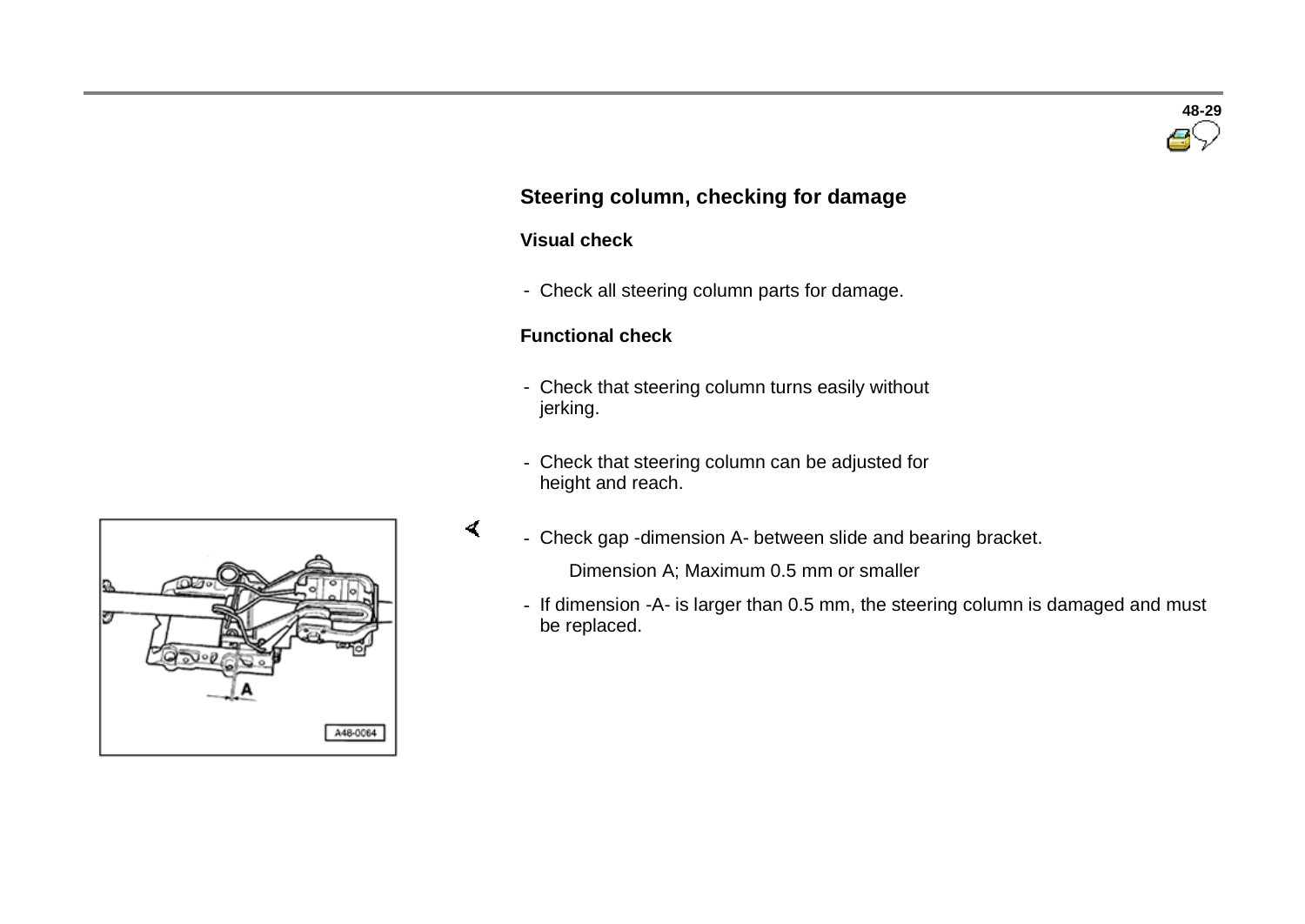# **48-30**

# **Steering lock housing, removing and installing**

### **Removing**

 $\prec$ 

Steering wheel and airbag module removed.

Upper and lower steering column trim removed.

#### **Following work sequence affects only vehicle with ESP**

- Remove steering angle sensor -G85- $\Rightarrow$  Page 48-18 .

 The continuation of the work sequence is valid for all vehicles

- Remove bolt for steering column switch and take off steering column switch.
	- 1 Hex key (commercial type)
	- Remove plastic cover over shear bolts.

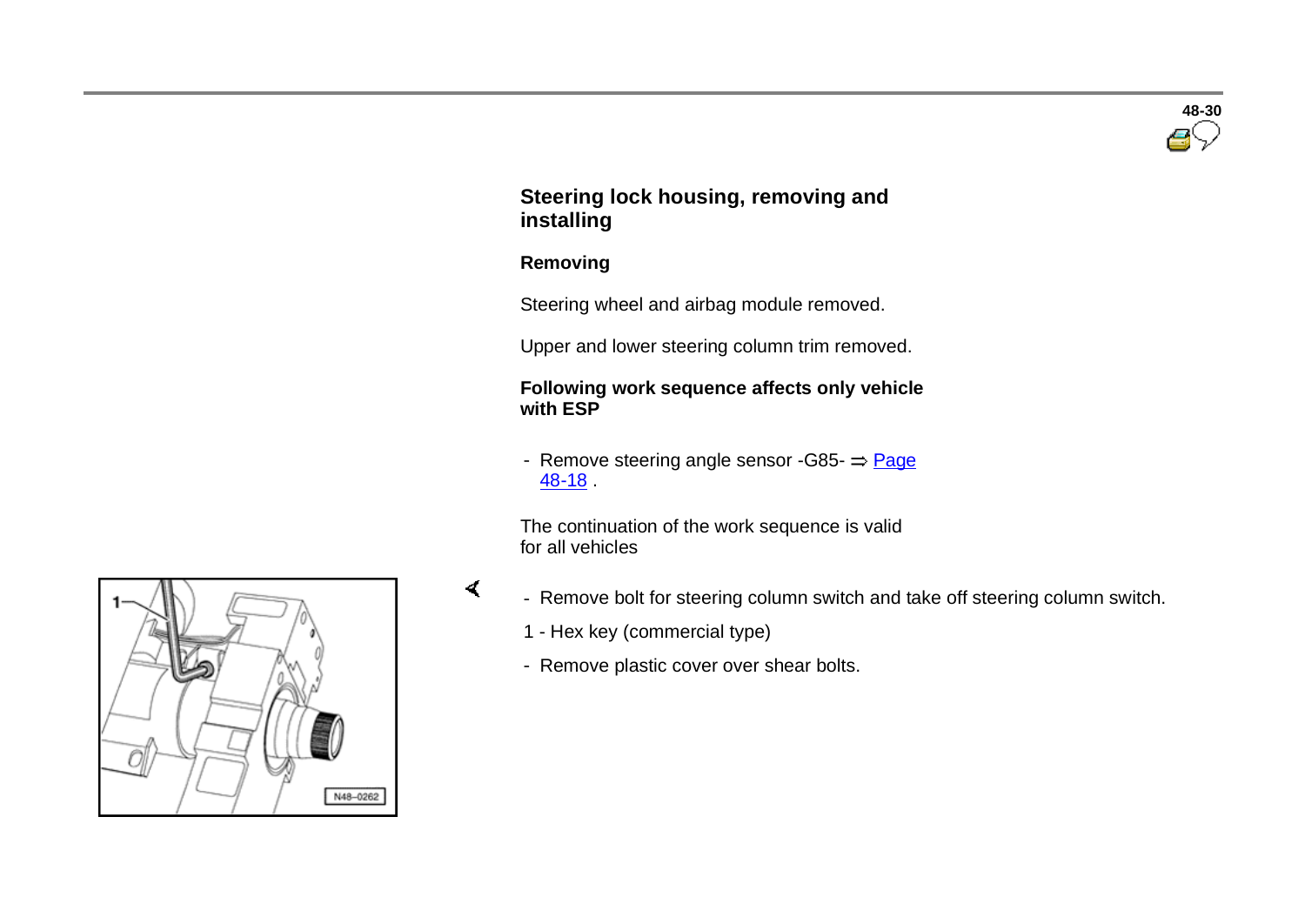

- Drill out shear bolts or shear off using a suitable chisel -1-.

The ignition key removal lock cable must be additionally unhooked on vehicles with an automatic transmission  $=$  Page 48-33

Removing and installing ignition switch / lock cylinder

*Repair Manual, Electrical Equipment, Repair Group 94; Ignition switch and lock cylinder; Removing and installing lock cylinder*

#### **Installing**

 $\sigma$ 

- Reconnect connector for ignition starter switch.
- Attach ignition key removal lock cable only with automatic transmissions, if necessary  $=$  Page 48-34.
- Install new shear bolts.
- Tighten shear head bolts until head shears off.

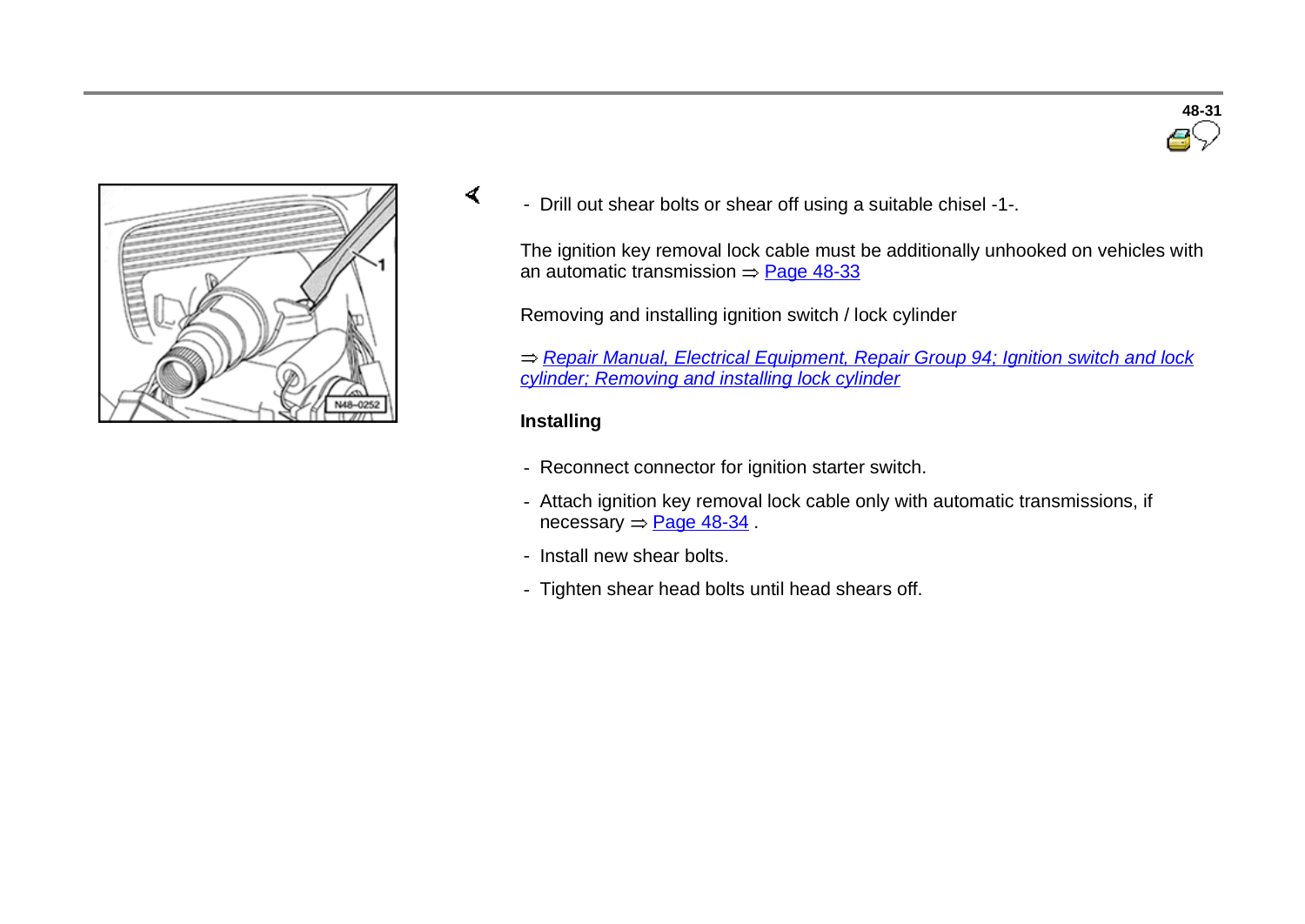

#### **Following work sequence affects only vehicle with ESP**

- Install steering angle sensor -G85-  $\Rightarrow$  Page 48- $24$ 

 The continuation of the work sequence is valid for all vehicles

Further installation in reverse order.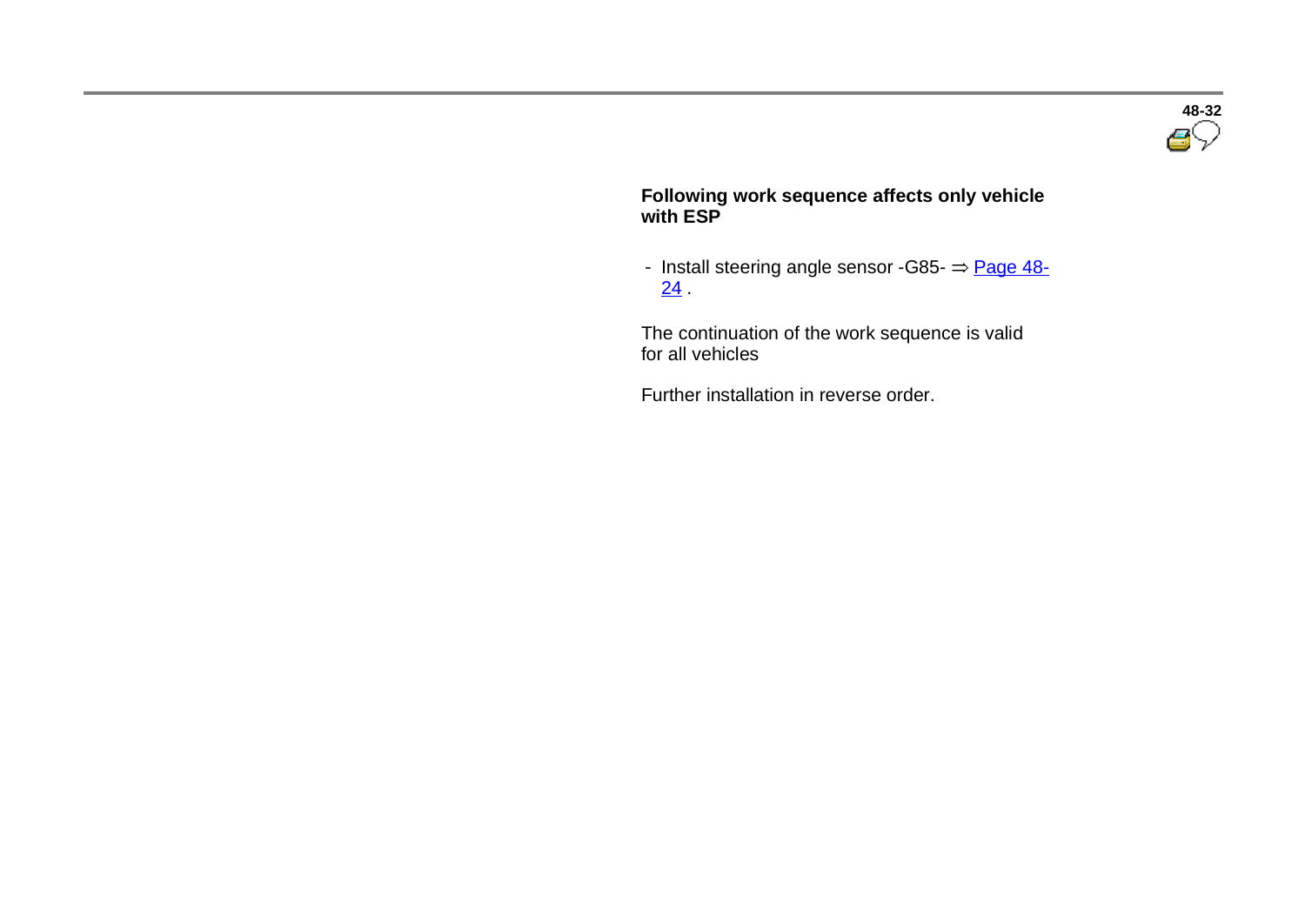

# **Locking cable for ignition with key withdrawal lock, removing and installing**

**Only vehicles with automatic transmission** 

Adjusting locking cable

 *Repair Manual, 5 Spd. Automatic Transmission 01V Front Wheel Drive, Repair Group 37; Removing and installing locking cable.*

# **Unhooking**

 $\sigma$ 

Steering wheel and airbag module removed.

Lower steering column trim removed.

- Move selector lever to position "P", if necessary.
- Turn ignition key to position "Ignition on".



 - Press wire clip -1- upward or downward according to installation position and pull locking cable out at the same time.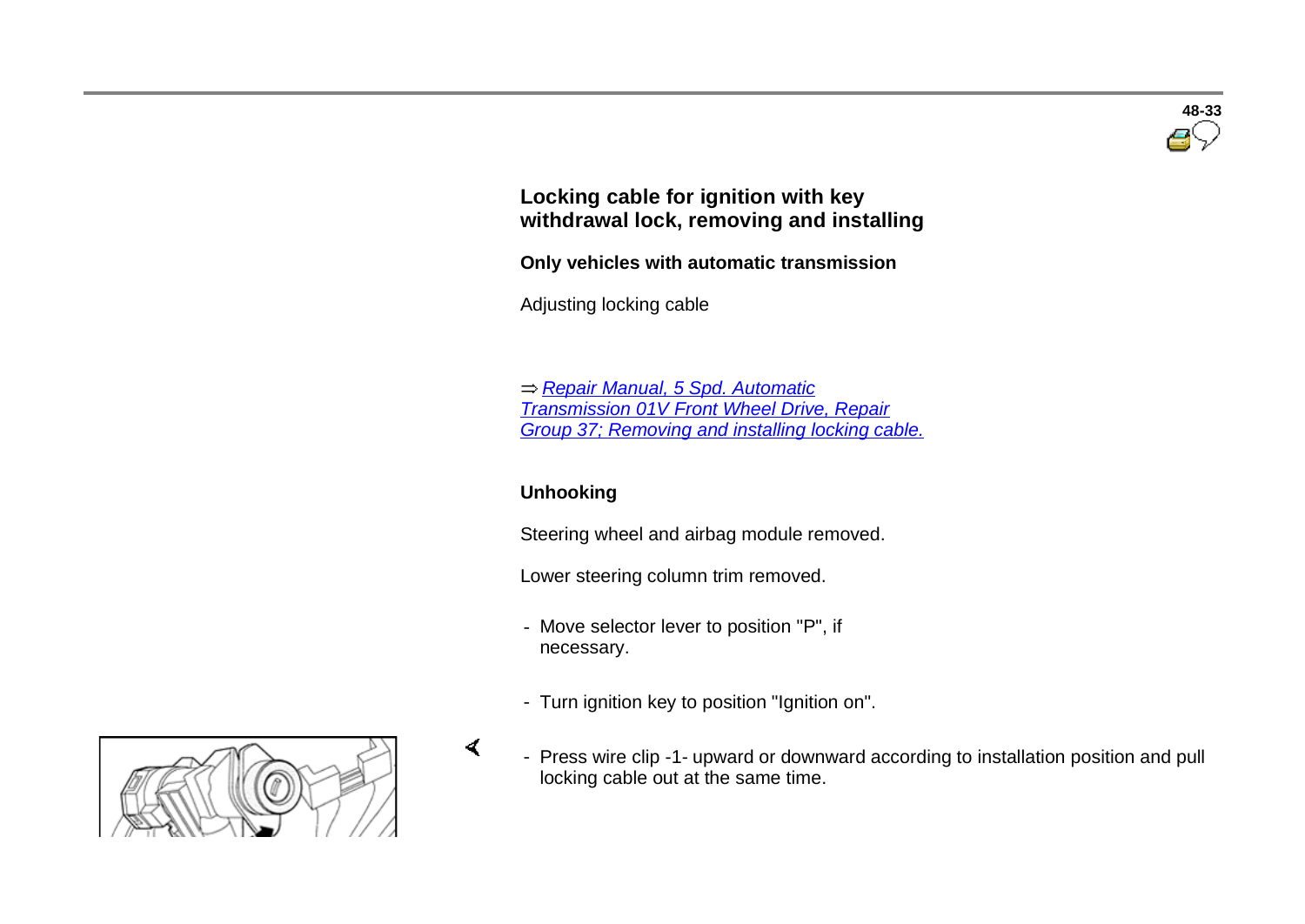

# **Installing**

 $\blacktriangleleft$ 

Ignition key must be in position "Ignition on".

- Push locking cable -2- into steering lock housing -1-.
- Push locking cable onto steering lock housing -1- until wire clip -4- engages.